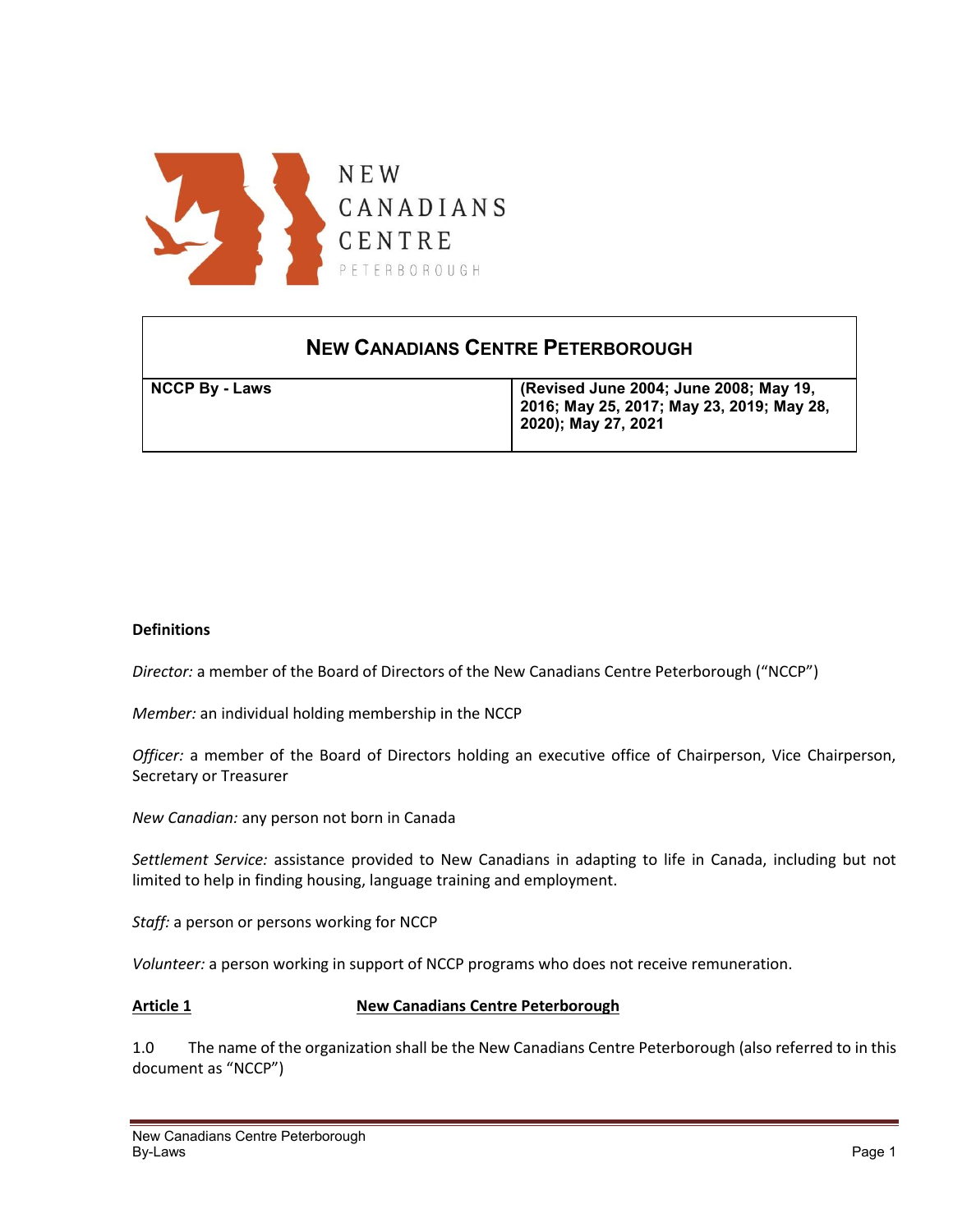#### **Article 2 Purpose and Objective**

2.1 To provide staff and facilities for settlement services as required by new Canadians.

2.2 To act as an advocate for new Canadians and help them to access resources available to them in the community.

2.3 To offer services to meet the evolving needs of new Canadians and the community by training to board, staff and volunteers.

2.4 To promote the acceptance of new Canadians through education and awareness programs in the community.

2.5 To increase the involvement of new Canadians as active participants in setting the direction of the NCCP.

2.6 To raise funds in order to augment services available to new Canadians.

### Article 3 **Head Office**

3.0 The head office of the NCCP shall be in the city of Peterborough, in the Province of Ontario and at such place there in as the directors may from time to time determine.

#### **Article 4 Seal**

4.0 The seal, an impression of which is stamped in the margin hereof, shall be the seal for the NCCP.

### **Article 5 Membership and Fees**

5.0 Membership in the NCCP is open to individuals who support the purpose and objectives of the NCCP and meet the requirements of Article 5.3 and any other requirements that may be established by the Board of Directors from time to time.

5.1 Each member shall be entitled to one vote on each question arising at any special or general meeting of the membership. Staff of the NCCP who become members are not entitled to vote at any special or general meeting.

5.2 Each member shall promptly be informed by the staff of his/her admission as a member.

5.3 All members shall pay an annual membership fee as determined from time to time and passed at a meeting of the Board of Directors. Failure to pay the annual membership fee in advance of the Annual General Meeting will constitute termination of membership.

#### Article 6 **Board of Directors**

6.0 The affairs of the NCCP shall be managed and administered by a Board of Directors consisting of no less than seven (7) and no more than twelve (12) voting members. One of these twelve (12) voting members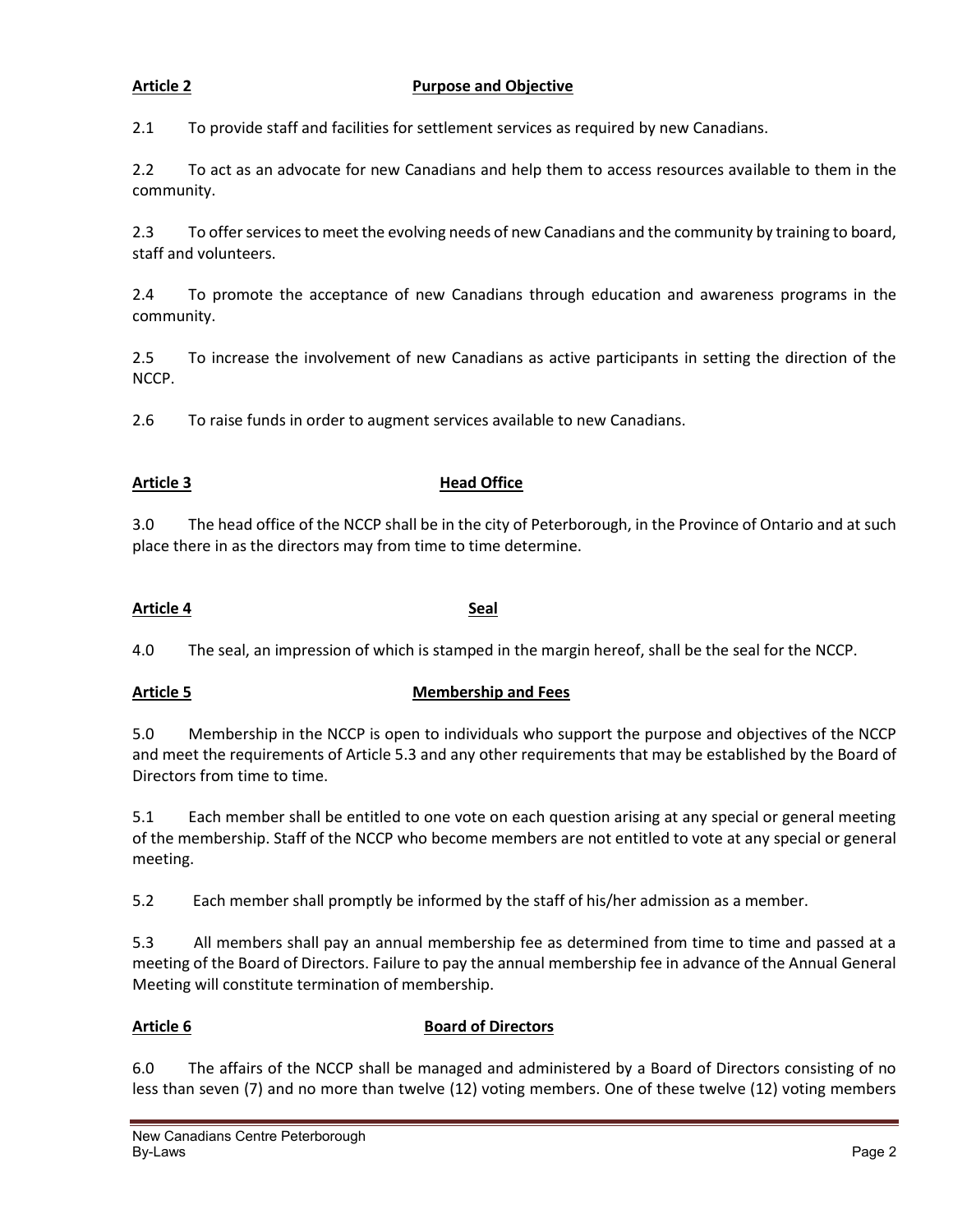will be appointed annually by the Peterborough Immigration Partnership as their representative on the Board of Directors. All other Directors shall be elected for a term of two years at the Annual General Meeting of members. Each director, including the PIP representative, will serve no more than three two-year consecutive terms on the Board of Directors before leaving the board for a period of no less than one year.

6.1 All directors must be members in good standing and be at least 18 years old. The Director who is appointed by the Peterborough Immigration Partnership as their representative does not have to be a member of NCCP. One (1) vote shall be reserved for the current PIP representative at the current year's annual general meeting or other meetings. The PIP representative may only exercise one (1) voting right, either as a NCCP member or as a PIP representative. All Board members shall abide by the NCCP conflict of interest policy and all other policies that may be adapted from time to time by the Board.

6.2 Meetings of the Board of Directors may be called by the Chairperson or by the Vice Chairperson on written direction signed by two members.

6.3 Notice of all meetings of the Board of Directors shall be mailed, delivered, telephoned or e-mailed to each member not less than 48 hours before the meeting is to take place. The statutory declaration of the Secretary or Chairperson that notice has been given pursuant to this by-law shall be sufficient and conclusive evidence of the giving of such notice. The Board may appoint a day or days in any month or months for regular meetings at an hour to be named, and of such regular meetings no notice need be sent. A directors' meeting may also be held, without notice, immediately following the annual general meeting of the NCCP. The directors may consider or transact any business either special or general at any meeting of the Board.

6.4 The Board of Directors shall choose a Chairperson from among the Board members by a simple majority vote at the first Board meeting after the annual general meeting. In the absence of the Chairperson, her/his duties may be performed by the Vice Chairperson or other directors as the Board from time to time appoint for the purpose.

6.5 The immediate past-chairperson, if not re-elected as a corporate officer, or as member of the Board, may act for one year as an ex-officio non-voting member of the Board.

# Vacancies

6.6 Any vacancy on the Board of Directors may be filled by the Directors from among qualified members of the NCCP, if they see fit to do so, provided that at least seven directors remain in office. A Director so appointed shall serve until the next general or annual meeting of the members. Time served as an appointed Director shall not count towards the term limit. If the Board of Directors does not see fit to fill the vacancy, it shall be filled at the next general meeting of the members at which the directors for the ensuing year are elected. If there are not at least seven directors, the remaining directors shall forthwith call a meeting of the members to fill the vacancy.

6.7 If, in the opinion of the Board, a Director is not acting in the best interests of the NCCP, the Board may by a simple majority vote, call an extraordinary meeting of the Board to determine whether or not the member shall be dismissed from the Board.

6.8 Any Board member missing three (3) consecutive meetings of the Board without **written** notice of intent **and reason** to be absent may be removed from the Board.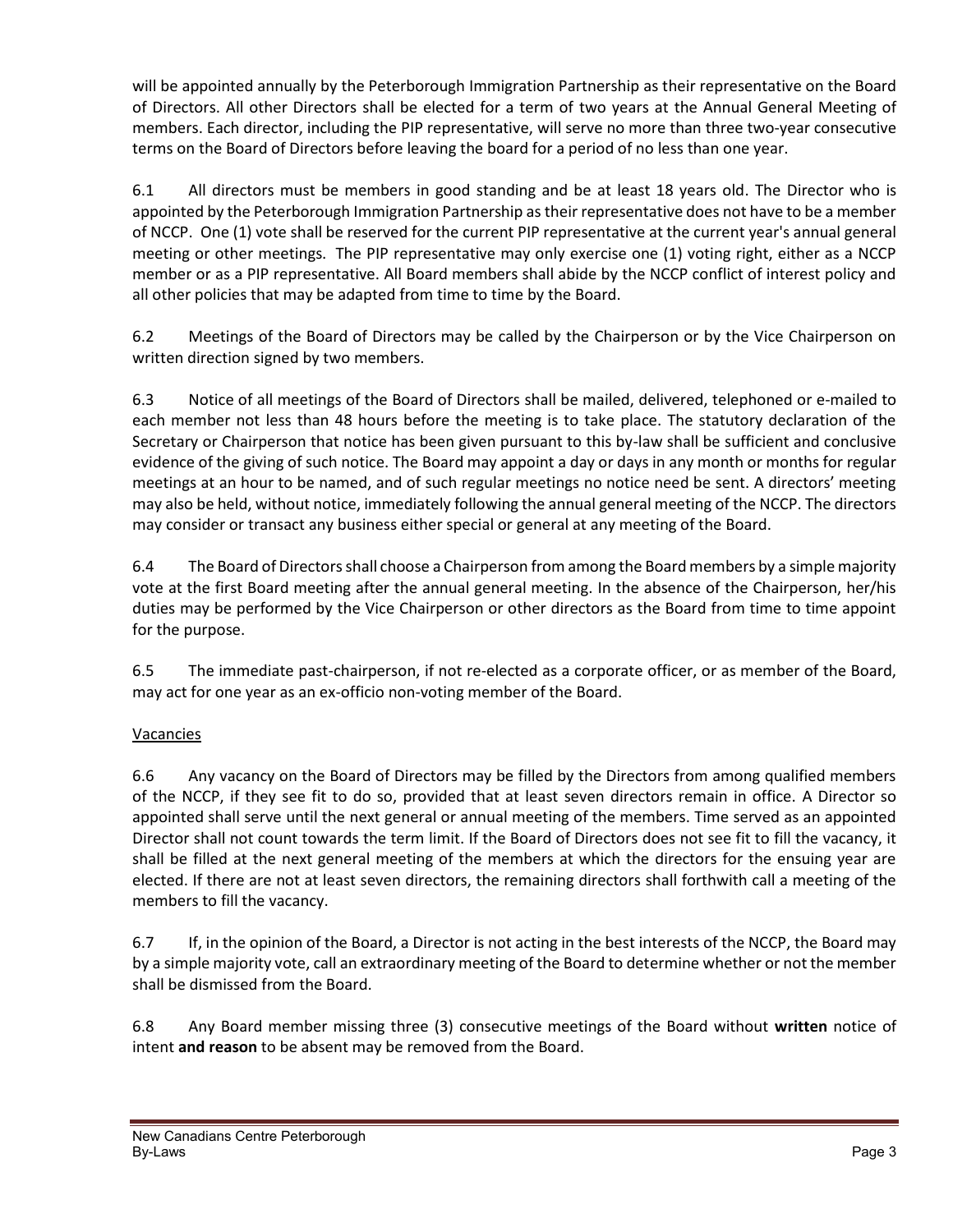6.9 The members of the NCCP may, by resolution passed by at least two thirds of the votes cast at a general meeting of which notice specifying the intention to pass such resolution has been given, remove any director before the expiration of her/his term of office, and may be a majority of votes cast at that meeting, elect any person in her/his stead for the remainder of her/his term.

6.10 Any Director removed or dismissed from the Board will immediately lose membership in the NCCP and all the rights that come with the membership. A Director may submit a request to re-instate membership after three years from dismissal or removal. The Board may by simple majority vote, call an extraordinary meeting of the Board to determine whether or not the individual may be reinstated as a member of the NCCP.

# Quorum and Meetings

6.11 The majority of Directors of the Corporation (50% plus 1) will form a quorum for the transaction of business. Except as otherwise required by law, the Board of Directors may hold its meetings, electronically or in person, at such place or places as it may from time to time determine. No formal notice of any such meeting shall be necessary if all directors are present, or if those absent have signified their consent to the meeting being held in their absence.

6.12 A meeting of Directors or of a Committee of Directors may be held by means of such telephone, electronic or other communication facilities as permit all persons to communicate with each other simultaneously and instantaneously. A Director participating by such means is deemed to be present at that meeting.

# Voting

6.13 Questions arising at any meeting of Directors shall be decided by a majority of votes. All Directors may vote on any question. In case of a tie vote the motion shall be defeated. A declaration by the Chairperson that a resolution has been carried and an entry to that effect in the minutes shall be admissible in evidence as prima facie proof of the fact without proof of the number or proportion of the votes recorded in favour of or against such resolution.

# **Article 7 Errors in Notice, Board of Directors**

7.0 No error or omission in giving such notice for a meeting of directors shall invalidate such meeting or invalidate or make void any proceedings taken or had at such meeting an any director may at any time waive notice of any such meeting and may ratify and approve of any or all proceedings taken or had thereat.

### **Article 8 Powers**

8.0 The Directors of the NCCP may administer the affairs of the NCCP and make or cause to be made for the NCCP, any kind of contract which the NCCP may lawfully enter into and generally, may exercise all such other powers and do all such other acts and things as the NCCP is by its charter or otherwise authorized to do.

8.1 The Board may authorize lease of property to any party upon the authorization of a simple majority vote at a meeting of the Board upon terms and conditions determined by the Board for up to a period of 5 (five) years with a term of automatic renewal for an additional and no longer than 5 (five) years with 3 (three) months notice to vacate by either the landlord or the tenant. If the tenant wishes to continue to lease the premises after 10 years the landlord and tenant will sign a new lease for a period of 10 (ten) years or 5 (five)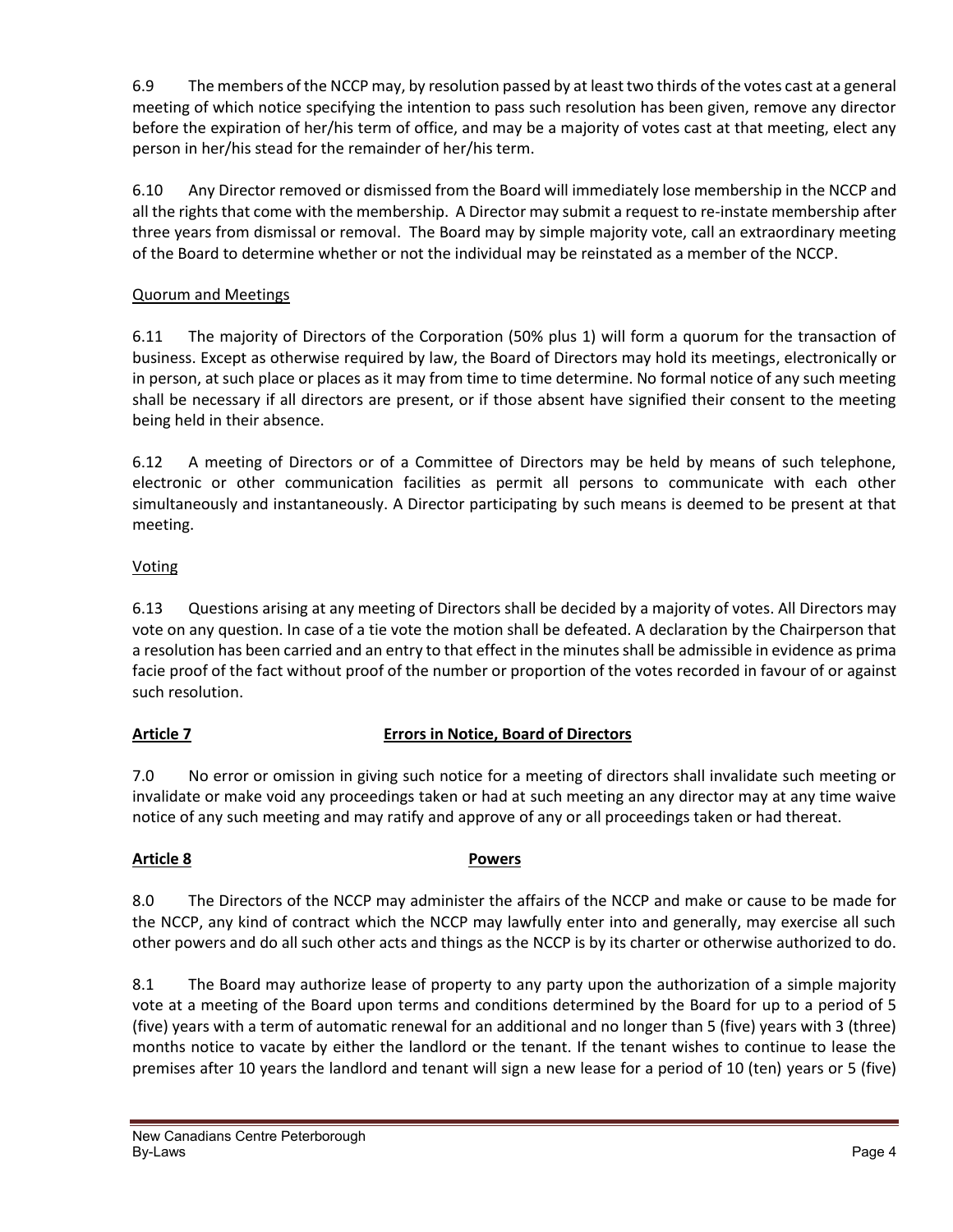years with 3 (three) months notice to vacate by either the landlord or tenant and any other terms as agreed upon by the landlord and tenant. The Board may set policies regarding the use of its offices.

8.2 The Board may appoint any person or persons to perform any function which they deem necessary to conduct the NCCP's business. The Board will be responsible for the hiring and releasing of the Executive Director.

8.3 The Board shall set up such standing and temporary committees which they deem necessary to serve the needs of the NCCP. A temporary committee shall exist only so long as it serves a current, useful purpose. A temporary committee may be dissolved by the Board if in the Board's opinion it no longer serves the current, useful description above.

# **Article 9 Remuneration of Directors**

9.0 The Directors shall receive no remuneration for acting as such except repayment of reasonable expenses incurred by them in the normal course of their duties.

# **Article 10 Officers of the NCCP and Executive Committee**

10.0 The officers of the Corporation shall be: Chairperson, Vice-Chairperson, Secretary and Treasurer and together they shall form the Executive Committee of the Board. The Chair, Vice Chair, Treasurer, and Secretary shall be elected for a one-year term from among the Directors at the first Board of Directors meeting held after the Annual General Meeting. No person shall be eligible to serve at any time in the future as an NCCP officer if after election he/she has been disqualified as a member of the Board. If an executive office becomes vacant, the Board of Directors shall elect another Board member to serve the remainder of the term.

10.1 A person nominated for any office of the NCCP must be in attendance at the meeting or give his/her consent in writing to another member.

### Duties of Officers

10.2 The **Chairperson** of the Board shall: preside at all meetings of the Board; be responsible for the appointment of the Board members to such committees as provided for in the by-laws; report to each annual meeting of the NCCP concerning the management of operations of the NCCP and at such other times as he/she deems necessary; and fulfill any other duties that may be specified from time to time by the Board of Directors. During the absence or inability of the Chairperson, the Vice-chairperson, or such other Director of the Board may from time to time appoint for the purpose, may exercise any such duty or power in place of the Chairperson.

10.3 The **Treasurer** shall have all the power and duties generally pertaining to that office including the responsibility for: custody and control of all securities and funds; reports of all financial holdings and transactions of the Boars; presenting annual audited financial statements to the Board and the NCCP membership of the financial operations of the NCCP and such other financial reports as are required from time to time by the Board, the Corporation or by law.

10.4 The **Secretary** shall be responsible for: the minutes of all meetings of the Board and of the executive committee. The Secretary should ensure that all correspondence to and from the Board, a copy of all minutes (including an attendance record of those attending meetings of the Board and Executive Committee),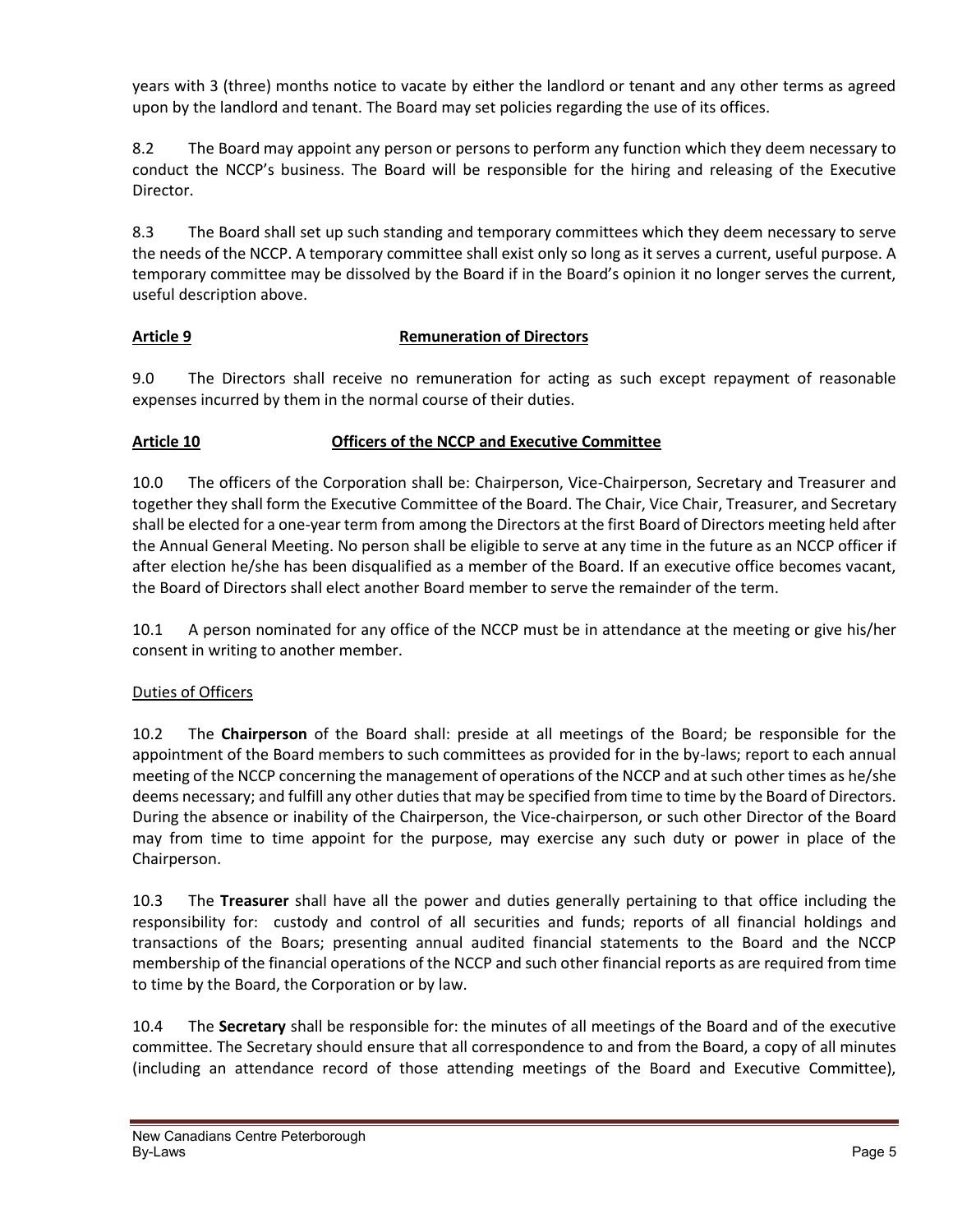documents and records of the Board are kept safe, that notices are given as required by the by-laws; and such other duties as ordinarily pertain to that office or directed from time to time by the Board.

# Article 11 **Annual and General Meetings of the Members**

11.0 The annual general meeting of the members shall be held, electronically or in person, at the head office of the NCCP or elsewhere in Ontario, as the Board of Directors may determine, and on such day as the Directors shall determine.

11.1. NCCP may conduct meetings of the members by telephonic or electronic means in whole or in part. A member who, through those means, votes or establishes a communications link to the meeting is deemed to be present.

11.2 A general meeting shall be held a minimum of once a year unless a meeting is requested by two thirds (2/3) majority of the members, in which case it will be held, electronically or in person, at such date, time, and place as chosen by the Board.

11.3 The annual general meeting shall be held within ninety (90) days following the end of the fiscal year.

11.4 At every general meeting, in addition to other business that may be transacted, the report of the directors, the financial statement, the minutes of the previous elections meeting and the report of the auditors shall be presented. The auditors for the subsequent fiscal year shall be appointed by vote.

11.5 The Chairperson or Secretary shall call a general meeting on a majority vote of the Board of Directors or upon written request from a Director and four members.

11.6 No public notice or advertisement of the annual general meeting or any other general meeting shall be required, but notice of the time and place of every such meeting shall be given to each member by posting the notice on the organization`s website, or by sending it by mail, telephone or e-mail, no less than ten (10) days before the time fixed for the holding of such meeting; provided that any meetings of members may be held at any time and place without such notice if all members of the NCCP are present thereat, and at such meeting any business may be transacted which the NCCP at election or general meetings may transact.

### Quorum of Members

11.7 A quorum for a general meeting and for transaction of any business at such meeting shall be 5 people or 10% of members, whichever is greater.

### **Article 12 Errors of Omission in Notice**

12.0 No error of omission in giving notice of any election of general meeting of any adjourned meeting, whether election or general, of the members of the NCCP shall invalidate such meeting or make void any proceedings taken thereat and any member may at any time waive notice to any such meeting and may ratify, approve and confirm any or all proceedings take or had thereat. For the purpose of sending notice to any member, director or officer shall be his last address recorded on the books of the NCCP.

### Article 13 **Adjournments**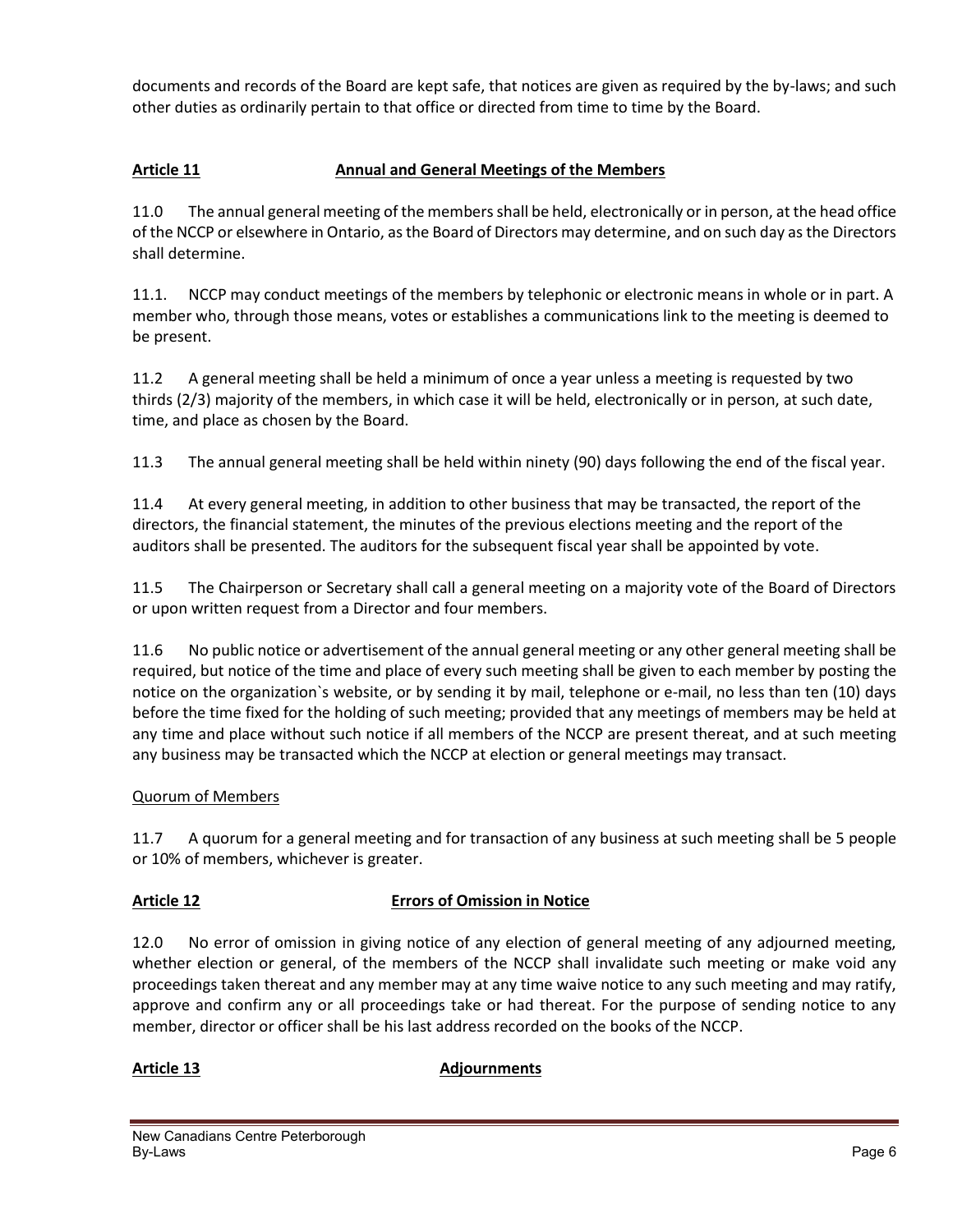13.0 Any meeting of the NCCP or of the Directors may be adjourned at any time, notwithstanding that there may not be a quorum present.

### **Article 14 Voting of Members**

14.0 Each member of the NCCP shall be entitled to one vote at on each question arising at any special or general meeting of the membership.

14.1 At all meetings of members every question shall be decided by a majority of votes of the eligible voting members present in person or represented by law. Every question shall be decided in the first instance by a show of hands unless a poll be demanded by any member. Upon a show of hands, every member having voting rights shall have one vote, and unless a poll be demanded a declaration by the Chairperson that a resolution has been carried or not carried and an entry to the effect in the minutes of the NCCP shall be admissible in evidence of prima facie proof of the fact without proof of the number or proportion of the votes accorded in favour or against such resolution. The demand for a poll may be withdrawn, but if a poll is demanded and not withdrawn, the question shall be decided by a majority of votes given by the members present. Such poll shall be taken in such a manner as the Chairperson shall direct and the result of such poll shall be deemed the decision of the NCCP in a general meeting whether a show of hands or at a poll, the Chairperson shall be entitled to a second or casting vote.

### Article 15 **Financial Year**

15.0 Unless otherwise ordered by the Board of Directors, the fiscal year of the NCCP shall terminate on the  $31<sup>st</sup>$  day of March in each year.

### Article 16 **Signing Authority**

16.0 Contracts in the ordinary course of the NCCP's operations may be entered into on behalf of the NCCP by any two of the Chairperson, Vice Chairperson, Secretary or Treasurer, or by any person authorized by the Board.

16.1 For the purposes of signing cheques, there shall be four signing officers designated by the Board of Directors, any two of whom can sign cheques for the NCCP.

### **Article 17 Books and Records**

17.0 The Directors shall see that all necessary books and records of the NCCP required by the by-laws of the NCCP or by an applicable statute or law are regularly and properly kept.

17.1 All minutes, documents and records pertaining to the Board of Directors and the seal of the Corporation shall be stored securely on the premises of the NCCP.

# **Article 18 Bylaws, Resolutions and Amendments**

18.0 Amendments to these by-laws shall be made by a two-thirds majority of members at a general meeting, notice of the proposed amendments having been given with notice of the meeting.